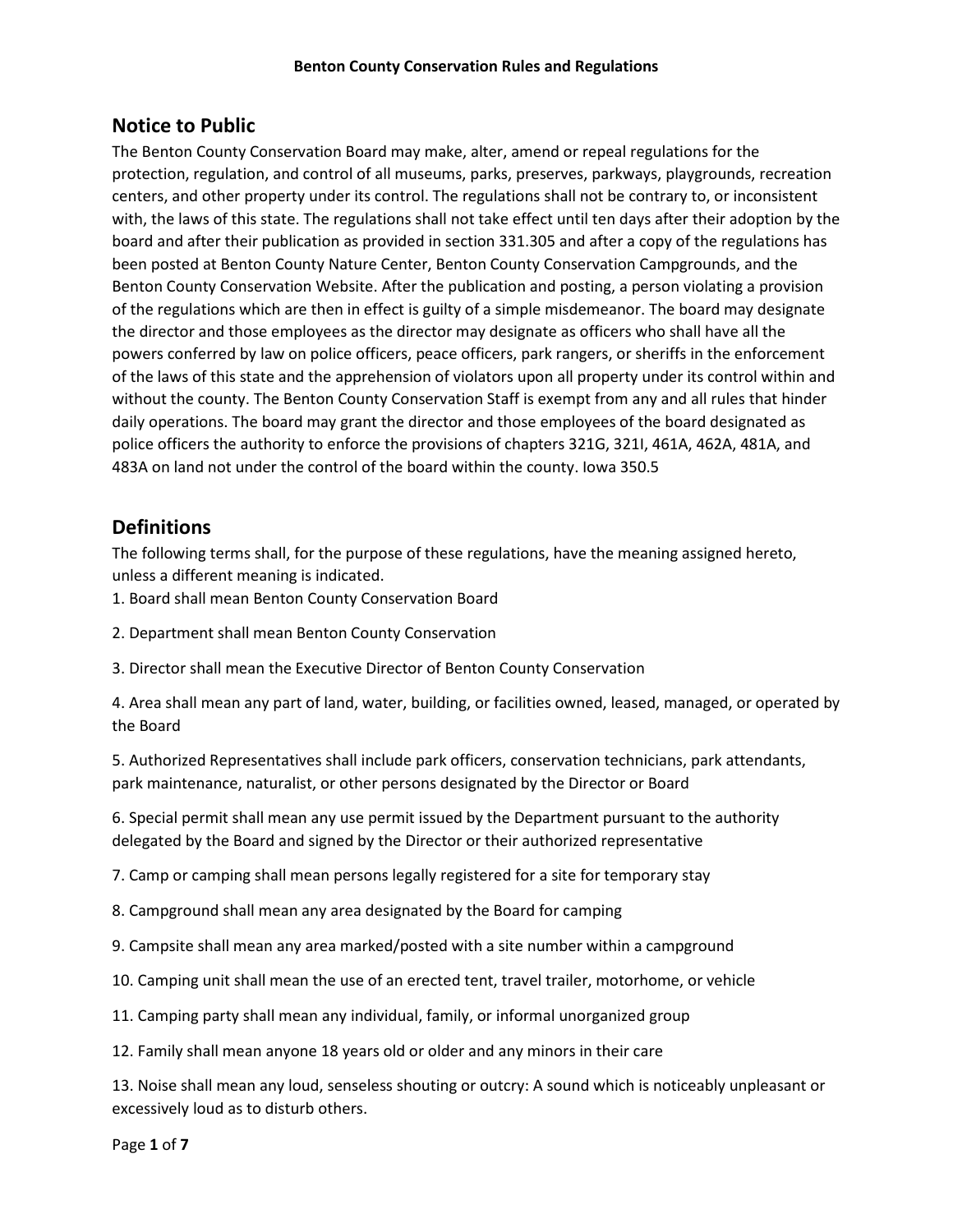## **Use of Park Resources**

1. No person shall, in any manner, remove, destroy, injure, or deface any tree, shrub, plant, or flower, or the fruit thereof such as seeds, or disturb or injure any structure or natural attraction, except that upon written permission of the department certain specimens may be removed for scientific purposes.

This section shall not apply to activities of the department or its officers, or employees when caring for and managing county-owned or county-operated land and waters under the jurisdiction of the department. This section shall not apply to the gathering or removal of any tree, shrub, plant, flower, fruits, structures, or natural attractions under terms, conditions, limitations, and restrictions adopted by the department as rules under chapter 17A. Iowa 461A.41

- 2. Lands under the jurisdiction of the department shall be open for the harvesting of mushrooms and asparagus during the hours the areas are open to the public. Lands under the jurisdiction of the department shall be open for the harvesting of all varieties of nuts, fruits, and berries unless signs are posted prohibiting such activity. Nut, fruit, and berry gathering shall be permitted only during the hours the areas are open to the public and shall not be permitted in preserves unless otherwise allowed by the preserve's management plan. Iowa 571—54.1(461A), 571— 54.2(461A)
- 3. In an effort to conserve and protect native stands of wild ginseng, the introduction of nonnative ginseng stock on Department-owned or Department-managed lands under the jurisdiction of the department is prohibited, except in narrow circumstances as described in these rules. As such, a person shall not, at any time, possess, harvest, dig, cut, uproot, gather, plant, propagate, intentionally disturb or destroy ginseng or ginseng seed on county areas under the jurisdiction of the department. Nothing in this chapter shall prohibit the department from taking measures on county-owned or county-managed lands under the jurisdiction of the department to conserve and protect native wild ginseng, which may include without limitation planting and possessing seeds. Iowa 571—78.5 (4) (456A)
- 4. No person shall remove any ice, sand, gravel, stone, wood, or other natural material from any lands or waters under the jurisdiction of the department without first entering into an agreement with the department. Iowa 461A.52.
- 5. The department may enter into agreements for the removal of ice, sand, gravel, stone, wood, or other natural material from lands or waters under the jurisdiction of the department if, after investigation, it is determined that such removal will not be detrimental to the county's interest. The department may specify the terms and consideration under which such removal is permitted and issue written permits for such removal. Iowa 461A.53.
- 6. Any person removing ice under a permit shall erect barriers on any part of an ice field where ice is cut, where said field crosses or traverses any part of a stream or lake that is used as a way of passage. Iowa 461A.54.
- 7. In removing sand, gravel, or other material from county-owned waters by dredging, the operator shall so arrange the operator's equipment that other users of the lake or stream shall not be endangered by cables, anchors, or any concealed equipment. No waste material shall be left in the water in such manner as to endanger other craft or to change the course of any stream. Iowa 461A.55.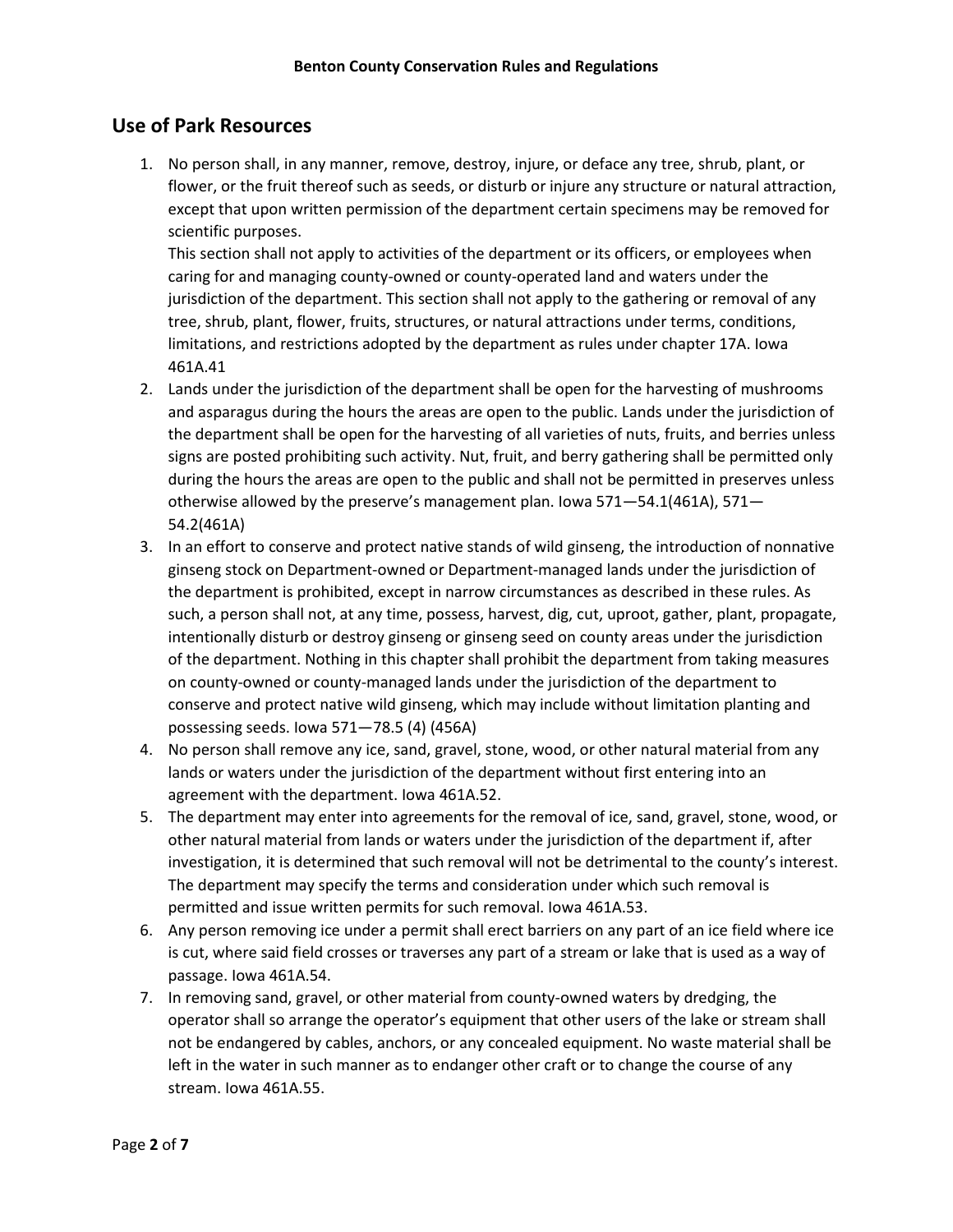- 8. Where operations are entirely on private property adjacent to a public lake or stream the natural bank between the county-owned and privately-owned areas shall not be removed except by permission of the department. Iowa 461A.56.
- 9. The use of any spike, nail, pin, or other object which is driven or screwed into a tree is prohibited. No damage can be done to trees by affixing anything. Iowa 571-51.6(2)(d)
- 10. No fires shall be built, except in a place provided therefor, and such fire shall be extinguished when site is unattended or vacated unless it is immediately used by some other party. No burning of refuse, treated wood, junk wood, or out of county wood. Iowa 461A.40.
- 11. No person shall place any waste, refuse, litter or foreign substance in any area or receptacle except those provided for that purpose. Recycling items must be placed in the recycling receptacle without plastic bags. Personal household waste, refuse, and litter is prohibited. Iowa 461A.43
- 12. No person shall enter upon portions of any county area in disregard of official signs forbidding same, except by permission of the department. Iowa 461A.44
- 13. Except by arrangement or permission granted by the director or the director's authorized representative, all persons shall vacate county areas before 10:00 p.m. Areas may be closed at an earlier or later hour, of which notice shall be given by proper signs or instructions. The provisions of this section shall not apply to authorized camping in areas provided for that purpose. Iowa 461A.46
- 14. The use of metal detectors within the county-owned and county-managed properties may only be permitted with permission from the department. Users must comply with the standards of administration Rule 64.
- 15. Creating or sustaining any unreasonable noise in any portion of any county or recreation area is prohibited at all times. The nature and purpose of a person's conduct, the impact on other area users, the time of day, location, and other factors which would govern the conduct of a reasonable, prudent person under the circumstances shall be used to determine whether the noise is unreasonable. Iowa 61.7(9)
- 16. Keg beer is prohibited on county-owned and county-managed properties. Iowa 571—63.4(461A, 123)
- 17. Inflatable devices and items and or portable pools are prohibited with the exception of an approved shelter rental and permit issued by the department.

# **Animals**

- 18. No horse or other animal shall be hitched or tied to any tree or shrub, or in such a manner as to result in injury to county property. Iowa 461A.39
- 19. The use of equine animals and llamas is limited to roadways or to trails designated for such use. Animals are prohibited within designated beach areas. Livestock are not permitted to graze or roam within county parks and recreation areas. The owner of the livestock shall remove the livestock immediately upon notification by department personnel in charge of the area.
- 20. Except for dogs being used in designated hunting or in dog training areas, no pets shall be allowed to run at large within county parks, recreation areas, or preserves. Such animals shall be on a leash or chain not to exceed six feet in length and shall be either led by or carried by the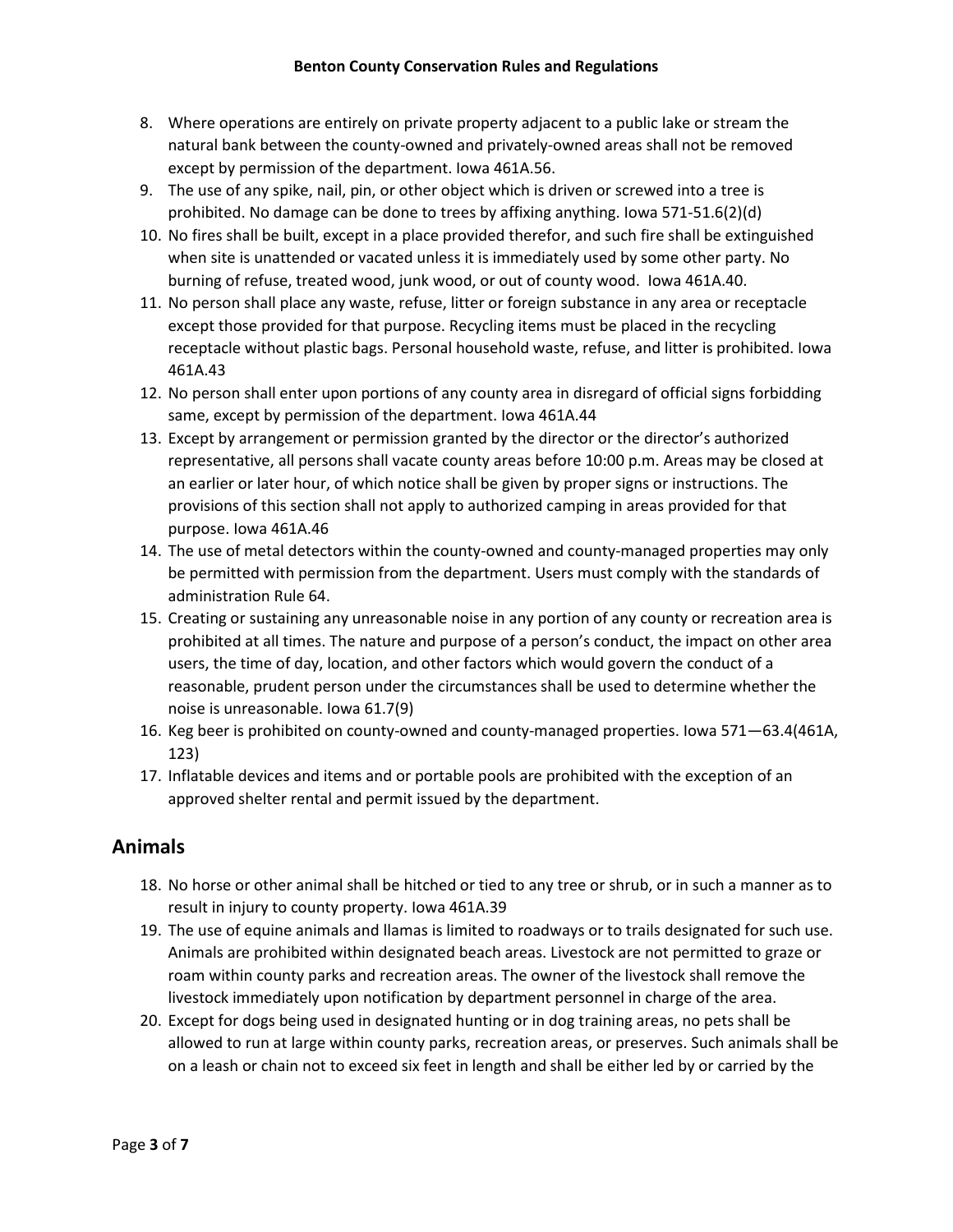owner; attached to an anchor/tie-out or vehicle; or confined in a vehicle. Pets shall not be left unattended in campgrounds. Iowa 571—61.7(1)(461A)

Dogs shall be prohibited on all county-owned game management areas, as established under authority of Iowa Code section 481A.6, between the dates of March 15 and July 15 each year; except that, training of dogs shall be permitted on designated training areas. Field and retriever meets shall be conducted at designated sites. A permit as provided in Iowa Code section 481A.22 must be secured for field and retriever meets.

The permit shall show the exact designated site of said meet and all dogs shall be confined to that site. Iowa 571—51.5(481A)

- 21. Pets and animals shall not create destruction, a nuisance, or harass wildlife within Benton County Conservation properties. It is recommended no more than 3 pets per registered site in Benton County Conservation Campgrounds.
- 22. Park goers must pick up after themselves and their pets.

## **Vehicles, Transportation, and Roadways**

- 23. The maximum speed limit of all vehicles on county park and preserve drives, roads, and highways shall be ten (10) miles per hour. All driving shall be confined to designated roadways. Whenever the department determines that a ten mile-per-hour speed limit is greater than is reasonable or safe under the conditions found to exist at any place of congestion or upon any part of the park roads, drives, or highways, the department shall determine and declare a reasonable and safe speed limit, which shall be effective when appropriate signs giving notice of the changed speed limit are erected at the places of congestion or other parts of the park roads, drives, or highways. Iowa 461A.36
- 24. All vehicles shall be parked in designated parking areas, and no vehicle shall be left unattended on any county park or preserve drive, road or highway, except in the case of an emergency. Iowa 461A.38
- 25. No more than two licensed vehicles per registered campsite. Roadways must be kept open at all times.
- 26. Excessively loaded vehicles shall not operate over county park or preserve drives, roads or highways. The determination as to whether the load is excessive will be made by the director or the director's representative and will depend upon the load and the road conditions. Iowa 461A.37
- 27. Abandoned Vehicles are as follows: Any vehicle that has been left unattended on public property for more than twenty-four hours and lacks current registration, plates, or two or more wheels or other parts which renders the vehicle totally inoperable. Any vehicle that has remained illegally on public property for more than twenty-four hours. Any disabled or abandoned vehicles that cannot be removed within that time will be removed at the expense of the owner, unless previous arrangements are made with the County Conservation Board, its Director, or an authorized representative. Iowa 321.89 (1)(2).
- 28. It is unlawful to ride, lead, or otherwise allow the entry of an equine or equine drawn conveyance on any road or trail or on any area except for those trails and roads which the Board shall designate.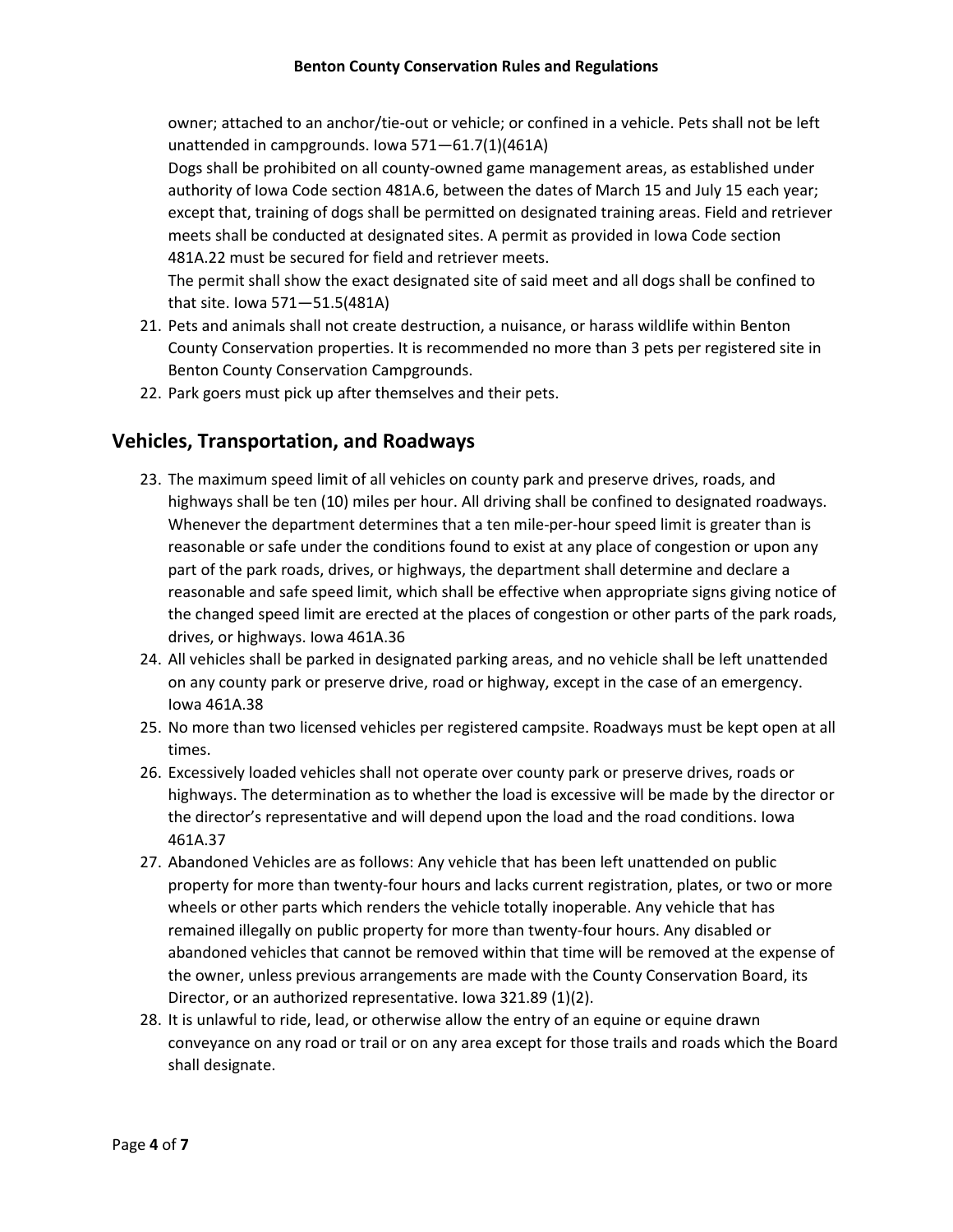- 29. It shall be unlawful to operate any snowmobile, swamp buggy, all-terrain vehicle or any other land conveyance propelled by a gasoline or electrical engine and run on wheels, tracks, or runners in or on any area, except for those trails and roads which the Conservation Board shall designate. Iowa 321I
- 30. The County Conservation Board may temporarily close park roads and access points due to high water flooding, snow, ice, spring, or other conditions in order to protect park users, natural resources and the recreation areas.

#### **Boating**

- 31. No person shall operate any vessel, or manipulate any water skis, paddleboard or similar device in a careless, reckless or negligent manner so as to endanger the life, limb or property of any person. 462A.12(1)
- 32. All boats shall be operated and equipped in accordance with the laws of the State of Iowa and all operators shall be governed by the right-of-way rules set forth in the State of Iowa. No special events may be had without written permission granted by the Department. Iowa 462A.9, 462A.16, 462A.26
- 33. A motorboat equipped with any power or electric unit mounted or carried aboard the vessel may be operated at a no-wake speed on all Benton County Conservation waters. Iowa 462A.31
- 34. All privately owned vessels on artificial lakes under the jurisdiction of the Department shall be kept at locations designated by the Department. Iowa 462A.31(2)
- 35. At Hannen Lake or Rodgers Park, no person shall be permitted to swim outside of the designated beach area, which is outlined by life lines, unless special permission is granted by the Department. Iowa 571 – 61.7(2a)

### **Firearms/Hunting**

- 36. The use of firearms, explosives, and weapons of all kinds by a person is prohibited in all countyowned and county-managed areas except under the following conditions: A firearm or other weapon authorized for hunting may be used in areas or parts of areas designated by the Department. The taking of any fish from county owned lakes is not allowed with bow and harpoon/arrow. The department may establish, by rule, the county-owned and county-operated areas where firearms may be discharged during special events, festivals, education programs, or a special hunt to control animal populations. The use of consumer fireworks or display fireworks, as defined in section 727.2, in county-owned and county-managed areas is prohibited. Iowa 461A.42
- 37. A person, except as permitted by law, shall not have or carry a gun in or on a vehicle on a public highway, unless the gun is taken down or totally contained in a securely fastened case, and its barrels and attached magazines are unloaded. Iowa 483A.36
- 38. It is unlawful for a person to take, pursue, kill, trap or ensnare, buy, sell, possess, transport, or attempt to so take, pursue, kill, trap or ensnare, buy, sell, possess, or transport any game, protected nongame animals, fur-bearing animals or fur or skin of such animals, mussels, frogs, spawn or fish or any part thereof, except upon the terms, conditions, limitations, and restrictions set forth herein, and administrative rules necessary to carry out the purposes set out in section 481A.39, or as provided by the Code. Iowa 481A.38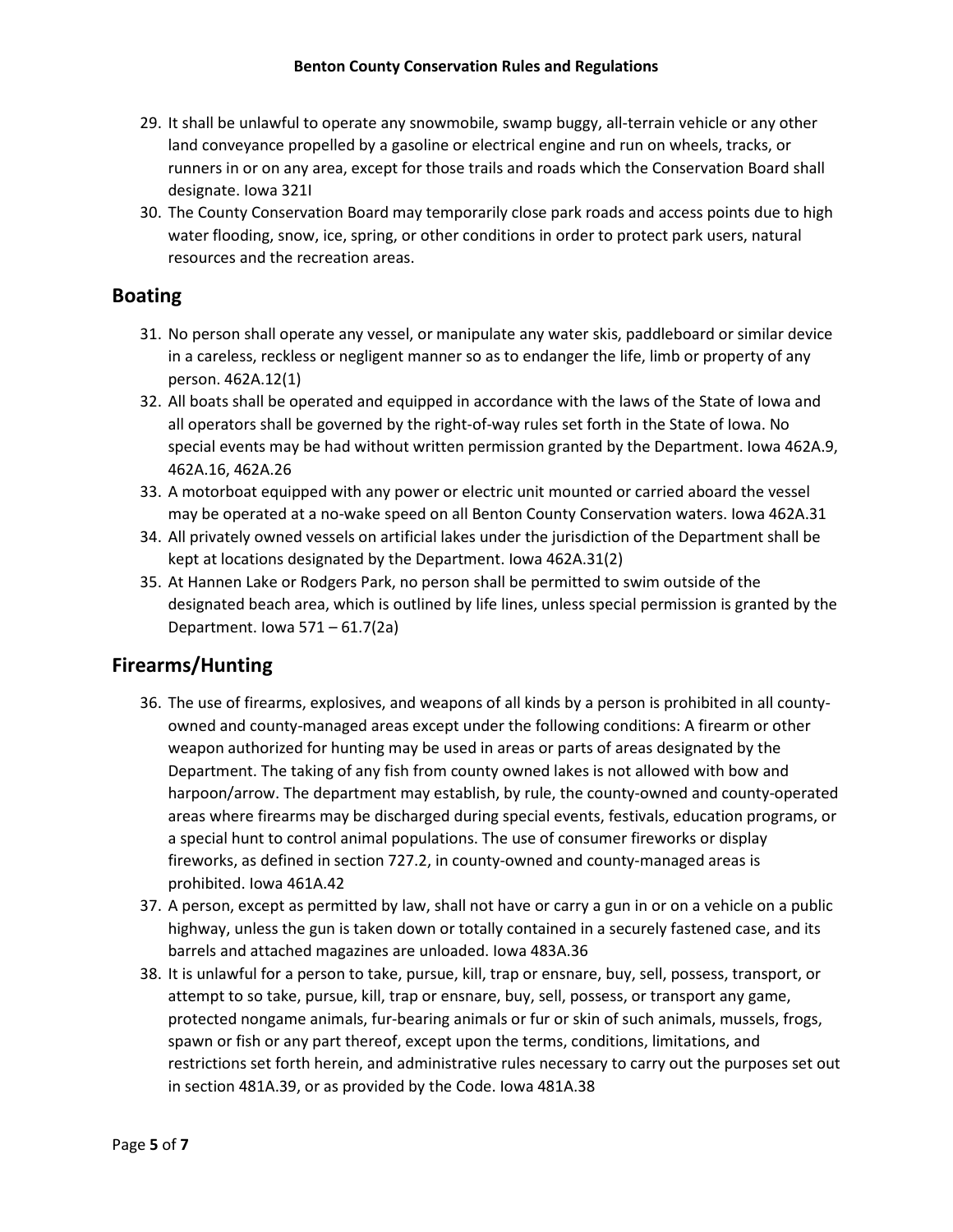- 39. It shall be lawful to use minnows which is purchased at a licensed bait dealer, proof of purchase is necessary. It is unlawful to transport them in lake or river water due to the potential spread of aquatic invasive species. A person shall not stock or introduce into the waters of the state a live fish, except for hooked bait, without the permission of the director. This section does not apply to privately owned ponds and lakes. Iowa 481A.72, 481A.145, 481A.83
- 40. Hunting shall be permitted within the boundaries of: Benton City-Fry Access, Hoefle-Dulin Recreation Area, Minne Estema Park, and Wildcat Bluff Recreations Area, from September 15 through May 15, not within the maintained areas of the campgrounds when parks are open. Hunting shall be permitted within the boundaries of: Atkins Round House Area Archery Only (east section hunting only), Winegar and Tobin Wildlife Area, County Care Facility Wildlife Area, and Milroy Access, or any other areas not specified in the following section or posted as hunting prohibited on the property.

Hunting is prohibited within boundaries of Animal Shelter Facility, Big Grove Township Wildlife Area, Eden Township Wildlife Area, Hannen Lake Park, Jackson Township Wildlife Area, Old Creamery Nature Trail, Pangborn Wildlife Area, Polk Township Wildlife Area, Rodgers Park, Benton County Nature Center, Tuttle Wildlife Area, and Wyman Memorial Park.

- 41. The use of firearms, explosives, fireworks, weapons of all kinds, paintball guns, laser pointers, or any other device deemed harmful, is prohibited in all county parks and preserves except under the following conditions: A firearm or other weapon authorized for hunting may be used in preserves or parts of preserves designated by the county conservation board on preserves at the request of the department. Iowa 461A.42(1)(a)
- 42. Portable blinds placed in trees and used for purposes other than hunting waterfowl may be left on an area for a continuous period of time beginning seven days prior to the open season for hunting deer or turkey and ending seven days after the final day of that open season. Portable blinds left on conservation areas do not guarantee the owner exclusive use of the blind when unattended or exclusive use of the site. The use of any nail, spike, pin or any other object, metal or otherwise into any tree is prohibited on any conservation property. Iowa 51.6(2)

# **Camping**

- 43. The Department shall grant no person a refund on camping or electrical fees except as approved by the Executive Director.
- 44. Authorized representatives are given authority to refuse camping privileges and to rescind any and all camping permits for cause. Iowa 461A.51
- 45. Notwithstanding any provision of law to the contrary, the department is authorized to establish fees for camping and use of rental facilities and other special privileges at parks and recreation areas under the jurisdiction of the department. Iowa 455A.14(1)
- 46. No person shall camp in any portion of a county-owned or county-managed park or preserve except in portions prescribed or designated by the department. All campsites are back in only unless otherwise posted. Iowa 461A.48
- 47. One camping party and camping unit per site. An additional tent may be used for children under 18.
- 48. No continuous water hook-up, including but not limited to: camping units, pools, slides, sprinklers, etc.